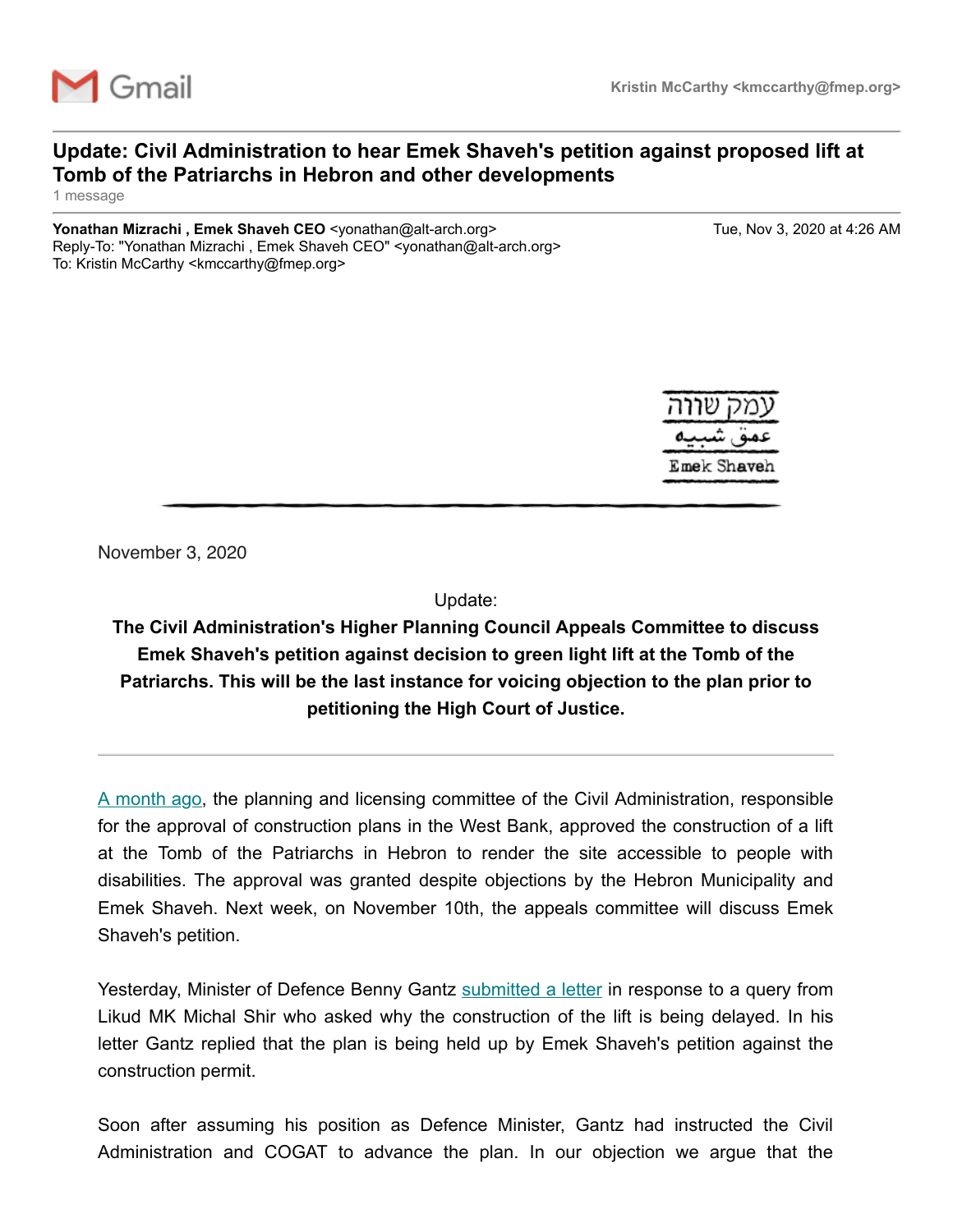proposed plan will detract from the character of the historic site and damage the ancient structure. The Tomb of the Patriarchs is the most ancient intact structure in the West Bank, and includes remains from the 1<sup>st</sup>c BCE, the reign of King Herod, the Byzantine and Crusader periods, the Mamluk period, and others.

During the committee's discussions, it emerged that the Staff Officer for Archaeology in the Civil Administration who is responsible for protecting the antiquities in the West Bank was not involved in the details of the plan, but only outlined general requirements so as to cause minimum damage to the site. We argue that the construction of such a massive lift at an antiquities site, without examining the conservation needs and without the ongoing oversight of the Civil Administration's archaeology unit, especially at a site as important as the Tomb of the Patriarchs, flies in the face of every professional standard.



Planned Lift for Tomb of the Patriarchs

In another development in the West Bank, last week we discovered that the Civil Administration has begun building a fence around the lower section of the ancient site of Herodium. In contrast to the upper section of the site which was gradually fenced off and free access was prevented already in 2010, the lower section was always open and accessible to the residents of the adjacent village of Beit Ta'mir, Fureidis and the other neighbouring villages. The site is part of the fabric of their local heritage and residents of the villages used to tour the site freely and hold private and public events around the ruins. Last week we sent a letter to the Civil Administration requesting they stop the construction of the fence and dismantle the section that has already been built.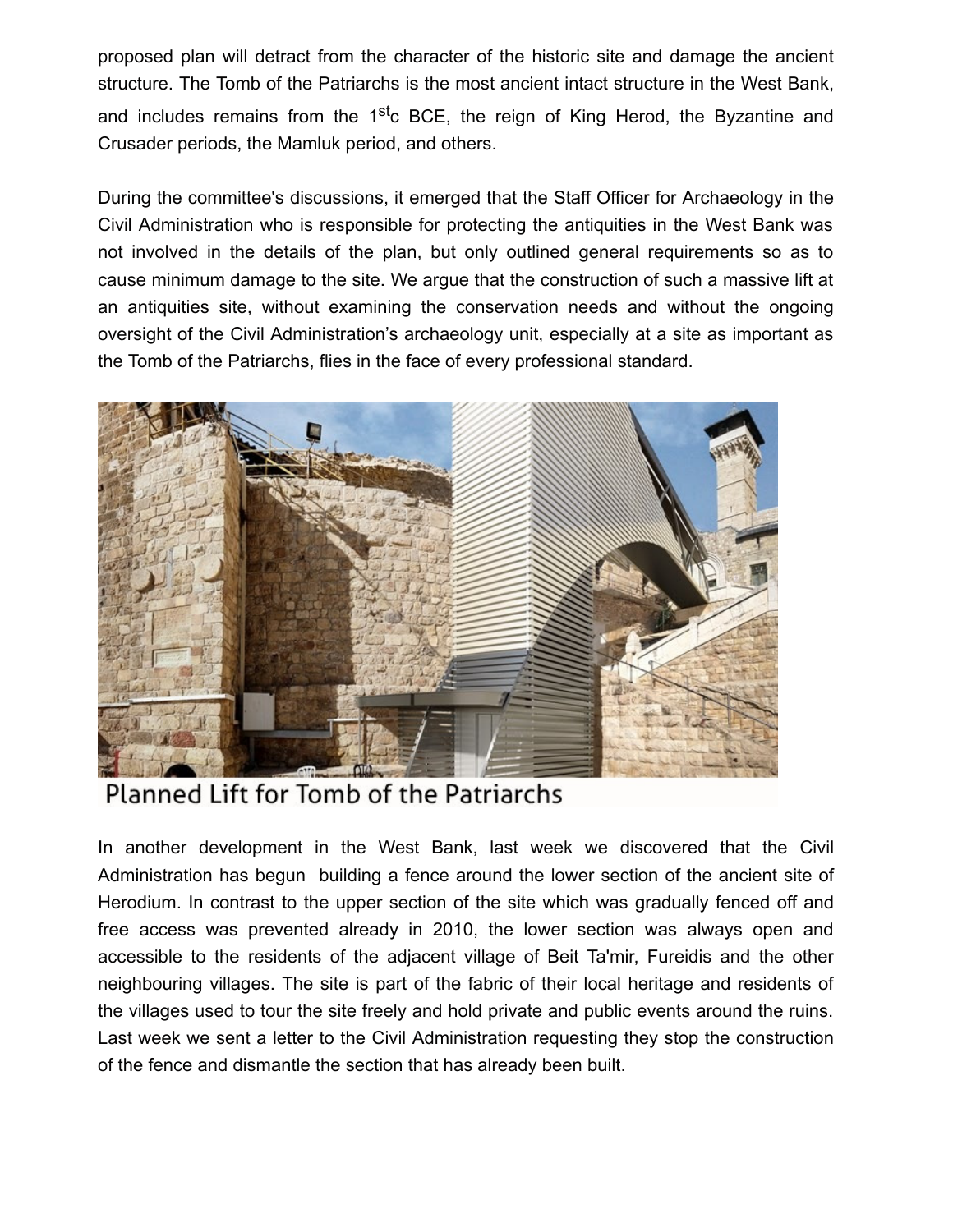

The new fence around lower Herodium with the village of Ta'mir in the background

The fencing of lower Herodium follows closely after the [expropriation of land a](https://alt-arch.us7.list-manage.com/track/click?u=5d2f3197e807c1f65d8a4aafc&id=e809ddaf1c&e=e119f32371)t the sites of Deir Sam'an and Deir Kala' northwest of Ramallah in September. These were the first expropriation orders for antiquity sites in the West Bank in 35 years. All of these developments attest to the increasing pressure by the settlers to clear Palestinians from antiquity sites in Area C of the West Bank.

**For additional information: Yonathan Mizrachi, +972-54-5667299, [yonathan@alt-arch.org](mailto:yonathan@alt-arch.org) Our mailing address is: Emek Shaveh, P.O.Box 8580, Jerusalem 9108402 [www.alt-arch.org](http://www.alt-arch.org/)**

*Copyright © 2020 Emek Shaveh, All rights reserved.* You are receiving this email because you are listed on Emek Shaveh email list

## **Our mailing address is:** Emek Shaveh [Elazar HaModa'i 13, Jerusalem, Israel](https://www.google.com/maps/search/Elazar+HaModa) [ירושלים](https://www.google.com/maps/search/Elazar+HaModa) 93671 Israel

[Add us to your address book](https://alt-arch.us7.list-manage.com/vcard?u=5d2f3197e807c1f65d8a4aafc&id=8201ad23c6)

Want to change how you receive these emails? You can [update your preferences](https://alt-arch.us7.list-manage.com/profile?u=5d2f3197e807c1f65d8a4aafc&id=8201ad23c6&e=e119f32371) or [unsubscribe from this list](https://alt-arch.us7.list-manage.com/unsubscribe?u=5d2f3197e807c1f65d8a4aafc&id=8201ad23c6&e=e119f32371&c=327bbc7b68).